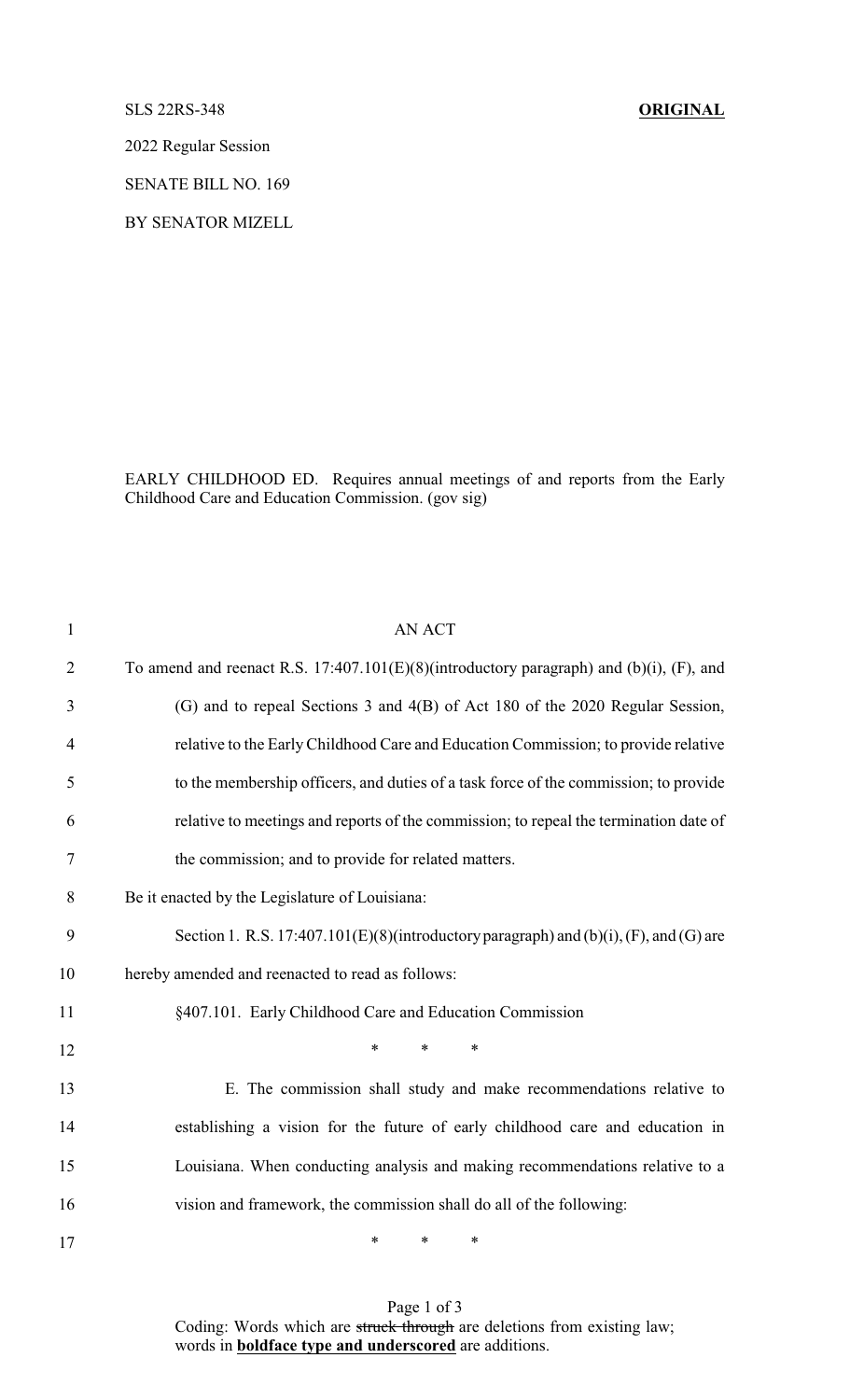| $\mathbf{1}$   | (8) Establish and appoint members to a task force to identify and recommend         |
|----------------|-------------------------------------------------------------------------------------|
| $\overline{2}$ | alternative state and local funding strategies for quality early childhood care and |
| 3              | education and strategies to address workforce compensation and benefits issues      |
| $\overline{4}$ | within the early childhood care and education field. The commission shall           |
| 5              | incorporate the task force's findings and recommendations into the report that the  |
| 6              | commission produces pursuant to Subsection F of this Section.                       |
| 7              | $\ast$<br>$\ast$<br>$\ast$                                                          |
| 8              | $\ast$<br>∗<br>∗<br>(b)                                                             |
| 9              | (i) The two co-chairs of the commission, each of whom may designate                 |
| 10             | someone to serve in his place, shall serve as the co-chairs of the task force.      |
| 11             | $\ast$<br>*<br>$\ast$                                                               |
| 12             | F. Not later than fourteen thirty days prior to the beginning of the $2021$ each    |
| 13             | Regular Session of the Legislature, the commission shall produce a report of its    |
| 14             | findings and recommendations. Not later than fourteen days prior to the beginning   |
| 15             | of the 2022 Regular Session of the Legislature, regular session of the legislature, |
| 16             | the commission shall produce provide a report on of its findings and                |
| 17             | recommendations and the status of the implementation of its recommendations.        |
| 18             | The reports shall be provided to the governor, the members of the legislature, the  |
| 19             | state superintendent of education, and the State Board of Elementary and Secondary  |
| 20             | Education no less than fourteen days prior to the first day of the regular session. |
| 21             | G. The commission shall meet at least twice between the 2020 and 2021               |
| 22             | Regular Sessions of the Legislature and shall meet at least twice between the 2021  |
| 23             | and 2022 Regular Sessions of the Legislature during which meetings consecutive      |
| 24             | regular sessions of the legislature. At each meeting, the state Department of       |
| 25             | Education shall provide updates on how the commission's recommendations are         |
| 26             | being implemented. The commission shall make any further recommendations it         |
| 27             | deems necessary to advance the vision and goals established pursuant to             |
| 28             | <b>Subsection E of this Section.</b>                                                |
| 29             | $\ast$<br>∗<br>∗                                                                    |

Page 2 of 3 Coding: Words which are struck through are deletions from existing law; words in **boldface type and underscored** are additions.